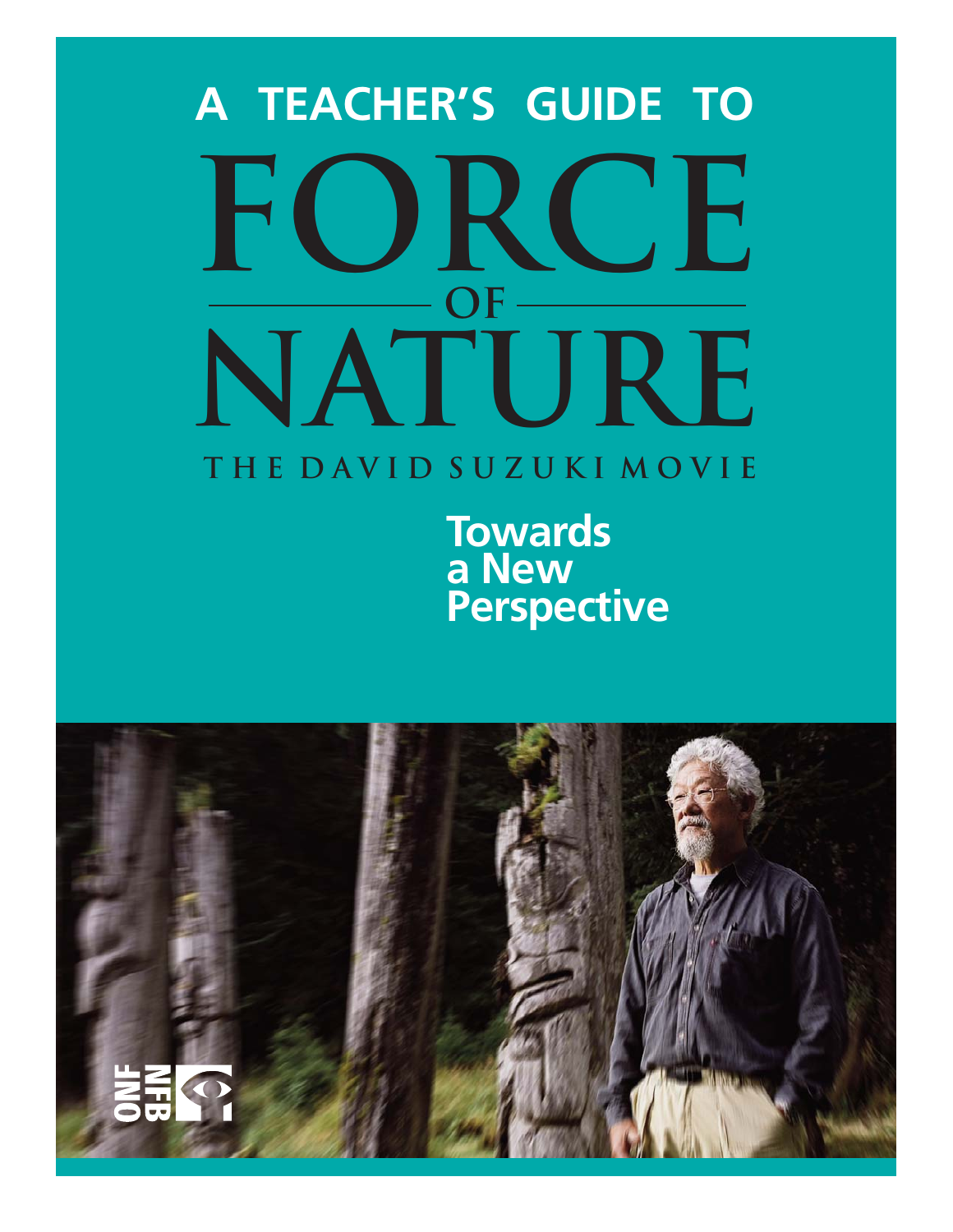## **A TEACHER'S GUIDE TO FORCE OF NATURE THE DAVID SUZUKI MOVIE**

## Introduction

The purpose of this guide is to encourage teachers of grades 9–12 to incorporate the National Film Board documentary *Force of Nature* into their lesson plan by identifying where and how the film can support current curriculum expectations. In addition to connecting film content with subject outcomes, the guide offers a number of suggestions and activities to help teachers extend the discussion of a variety of themes, organized under the following headings:

**Population, Consumption and Sustainable Development**

**Internment, Hiroshima, Human Rights and the Next Generation**

**Science and Technology in Society**

### **Towards a New Perspective**

**These units can be explored selectively or collectively, depending on their relevance to the curriculum for which the teacher is responsible.** 

Each unit is accompanied by a table that identifies the activities therein, provides a description of each of these activities, and indicates the particular pedagogy employed. A second and third table provide direction as to where the activities may be incorporated into the curriculum by identifying the relevant general and specific curriculum links for each of the provinces and territories.

*Force of Nature* is a powerful ninety-minute documentary based on David Suzuki's Legacy Lecture. Dr. Suzuki described this address, presented in 2010 to a live audience at UBC's Chan Centre, as "his last chance to say what he wants." The film effectively punctuates the lecture with scenes from his personal life and news footage chronicling major political, scientific and social events of the past seventy years. The result is a highly relevant, thought-provoking and entertaining viewing experience that students will find both interesting and inspiring.

While the film explores a range of themes related to the questions of "who we are, why we are here and where we are headed as a species," Dr. Suzuki's core message is clear: humans have exhausted the limits of the biosphere and it is imperative that we rethink our relationship with the natural world. Though much of the narrative is devoted to articulating how our species has altered the physical, biological and chemical integrity of the planet, he does offer viewers a blueprint for survival and his assurance that the same qualities that have made humanity a force of nature will guide us on a new pathway to a future full of meaning and real wealth.

*Force of Nature* examines a number of key themes and concepts addressed in subject areas across the high school curriculum, including:

- **Population, Consumption and the Global Economy**
- **Sustainable Development**
- **Science and Technology in Society**
- **Racism and Human Rights**
- **Aboriginal Perspectives and Traditional Ecological Knowledge**
- **Scientific Literacy and the Media**

Selected excerpts from the documentary can be used to support the teaching of these topics individually or, when shown in its entirety, the film offers an extremely effective interdisciplinary examination of the ecological crisis at hand and the role of sustainable development.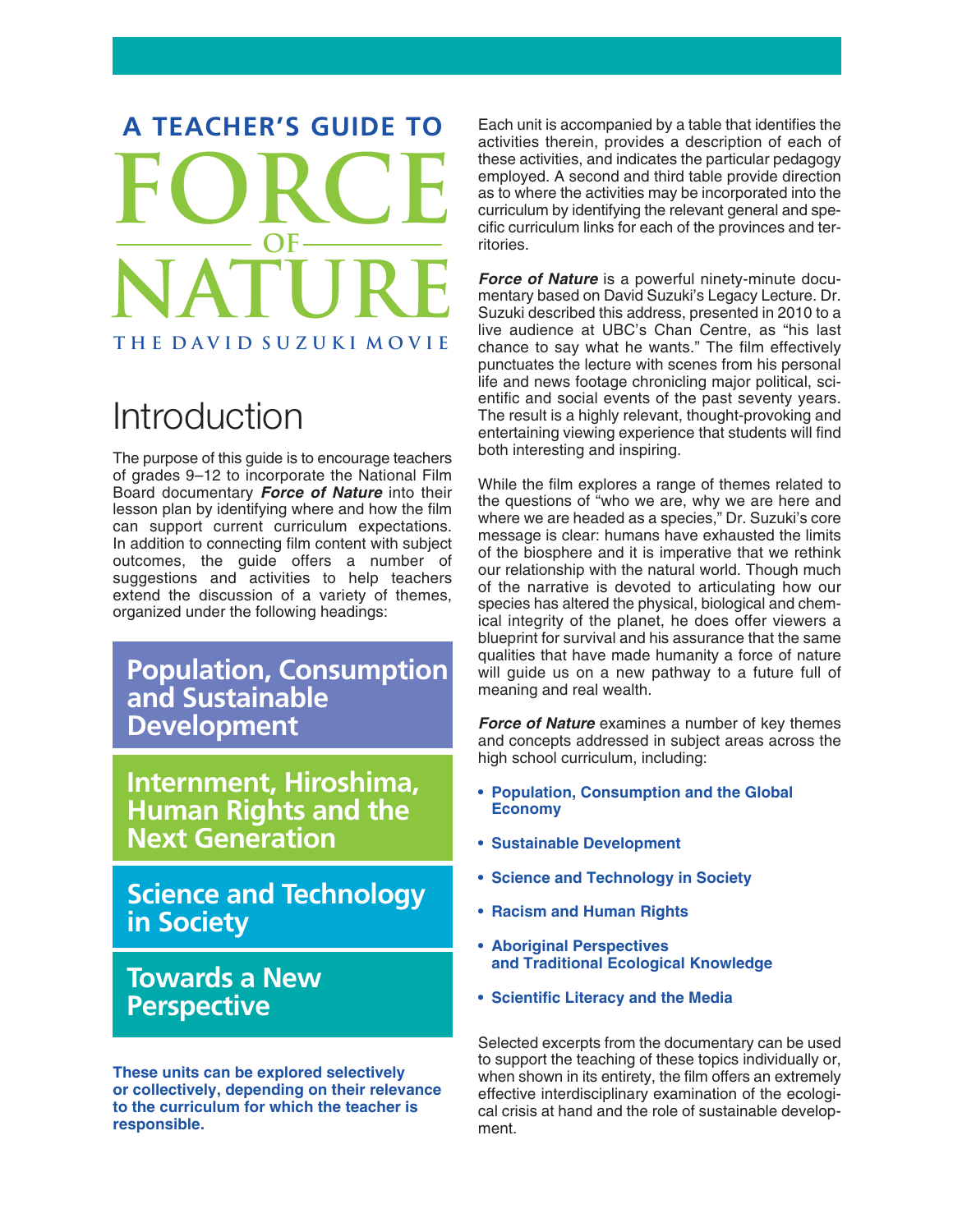*"So I realized we had defined the problem incorrectly. There's no environment out there and we are here and we somehow have to watch the way we interact with it. We are the environment." –David Suzuki*

y the late 1970s, Dr. Suzuki had come to believe that a new perspective was needed to tackle the crisis facing the planet and its people. This perspective began to emerge when he joined with the Haida people of the West Co sis facing the planet and its people. This perspective began to emerge when he joined with the Haida people of the West Coast in an effort to stop logging operations in Windy Bay—a pristine watershed of some 6,000 acres that was sacred to the Haida. Haida culture and society are based on the belief that there is no distinction between people and the environment, that the land and the living things it supports are part of who we are. Suzuki concludes that "we are the environment, and what we've labelled as the environmental crisis is a human crisis."

The school curricula of all Canadian provinces and territories require that students explore the relationship between humans and their environment. Included in this unit of study is the examination of different world views and especially Aboriginal perspectives. The film's emphasis on interconnectedness provides an excellent context for addressing these issues.

The chart below provides a quick reference to the relevant curricula in each province and territory. A more detailed curriculum matrix is found in the Appendix.

| <b>Curriculum Links</b>                                                   |
|---------------------------------------------------------------------------|
| <b>Aboriginal Studies</b>                                                 |
| First Nations Studies; Drama; English Language Arts                       |
| Social Studies; English Language Arts                                     |
| Social Studies; Science; English Language Arts                            |
| English Language Arts; Social Studies                                     |
| <b>Aboriginal Studies</b>                                                 |
| Science; English Language Arts; Social Studies                            |
| First Nations Studies; Drama; English Language Arts                       |
| <b>Native Studies; Arts</b>                                               |
| Social Studies; English Language Arts; Science                            |
| Social Sciences; Arts Education; Languages; Cross-Curricular Competencies |
| <b>Social Studies</b>                                                     |
| First Nations Studies; Drama; English Language Arts                       |
|                                                                           |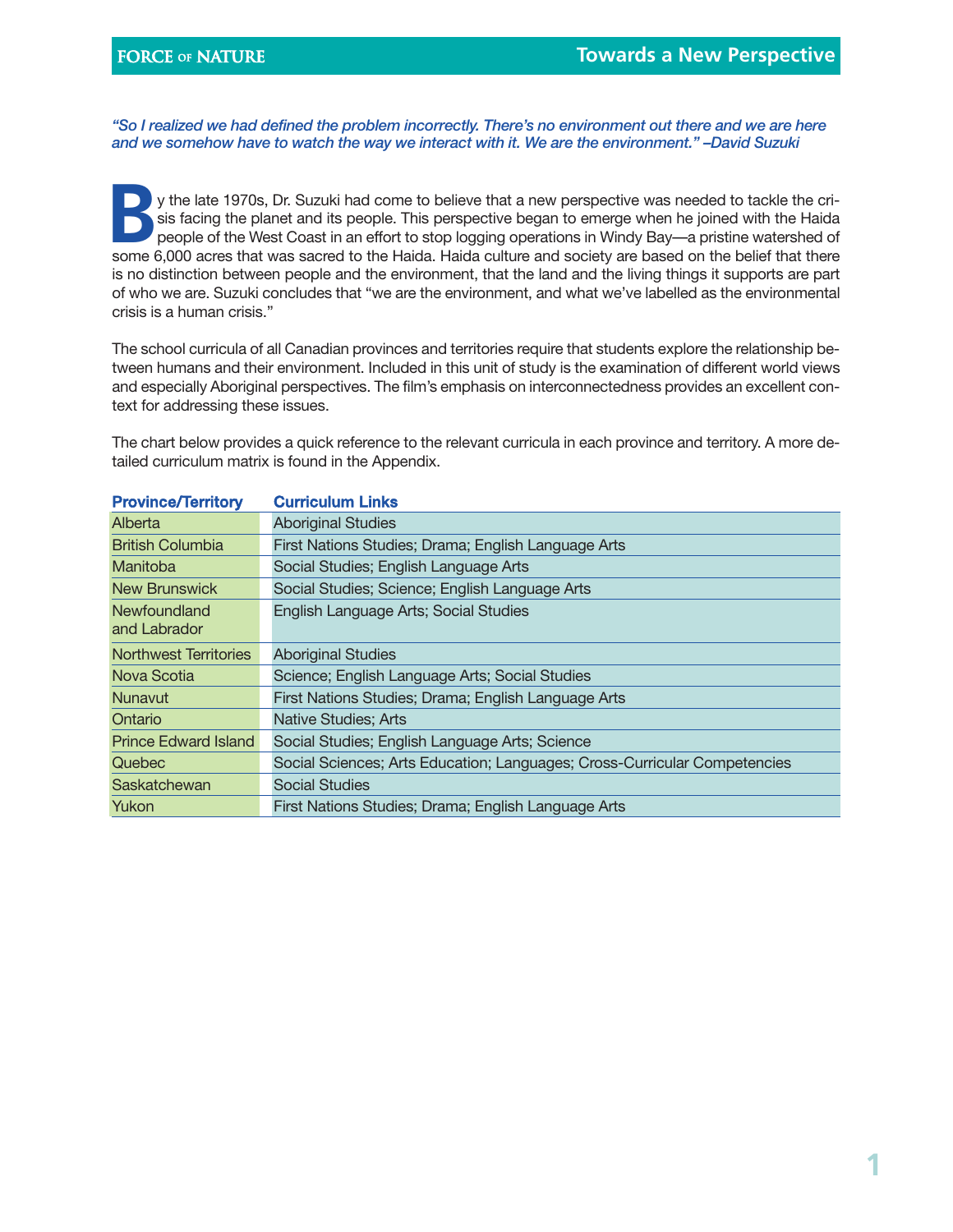## **A Summary of Activities**

| <b>UNIT SEGMENT</b>           | <b>ACTIVITY</b>                             | <b>DESCRIPTION</b>                                                                                                                 | <b>PEDAGOGY</b>                                                             |
|-------------------------------|---------------------------------------------|------------------------------------------------------------------------------------------------------------------------------------|-----------------------------------------------------------------------------|
| Humans and the<br>Environment | 1. Everything Is Connected                  | Students simulate the web of life and the place of<br>humans in that web.                                                          | Experiential learning -<br>Simulation                                       |
|                               | 2. Competing Perspectives                   | Students examine the Haida view of nature and our<br>relationship with the environment.                                            | Collaborative learning<br>Research<br>Considering alternate<br>perspectives |
|                               | 3. Planning for the Seventh<br>Generation   | Students examine the Aboriginal view of planning<br>for the seventh generation.                                                    | Concept mapping<br>Considering alternate<br>perspective                     |
|                               | 4. Exploring Other<br>Viewpoints            | Students identify the common ground emerging<br>among Aboriginal peoples, religious leaders and                                    | Video analysis                                                              |
|                               |                                             | scientist as to our connection to nature.                                                                                          | Considering alternate perspectives                                          |
| <b>Looking Forward</b>        | 1. Visions of the Future                    | Students identify the common ground emerging                                                                                       | Values clarification                                                        |
|                               |                                             | among Aboriginals, religious leaders and scientists<br>as to our connection to nature.                                             | Systems thinking                                                            |
|                               | 2. Good News/Bad News                       | Students examine the danger/opportunity dialectic.                                                                                 | Using graphic organizers                                                    |
|                               |                                             |                                                                                                                                    | Systems thinking                                                            |
|                               | 3. A Powerful Union:<br>Western Science and | Students examine how TEK and Western science<br>are contributing to our ability to understand and<br>resolve environmental crises. | Video analysis                                                              |
|                               | <b>Traditional Environmental</b>            |                                                                                                                                    | Research                                                                    |
|                               | Knowledge                                   |                                                                                                                                    | Considering alternate<br>perspectives                                       |
|                               | 4. Yes We Can?                              | Students outline a strategy to meet the challenges                                                                                 | Co-operative learning                                                       |
|                               |                                             | described by Dr. Suzuki in Force of Nature.                                                                                        | Using graphic organizers                                                    |
|                               |                                             |                                                                                                                                    | <b>Action planning</b>                                                      |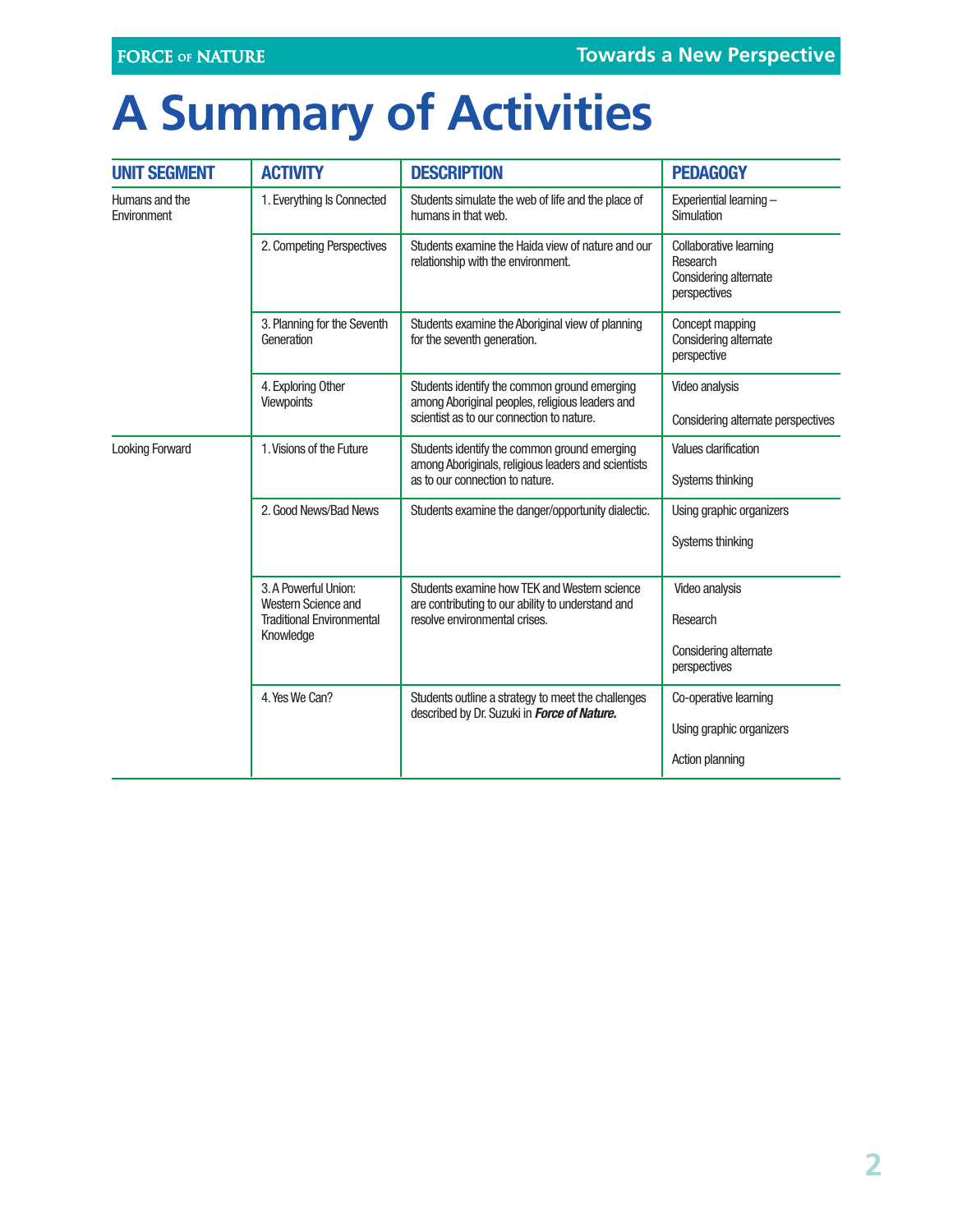## **Selected Learning Outcomes**

The activities in this teaching guide address the following selected general learning outcomes (knowledge, skills and attitudes):

- Explain how Aboriginal peoples' relationship to the land traditionally sustained them in various environments across Canada;
- Identify Aboriginal perspectives and rights regarding natural resources and their use;
- Analyze how artistic components are used in film and television works to achieve specific purposes and reach specific audiences;
- Demonstrate an understanding that spirituality is fundamental to traditional Aboriginal world views;
- Assess personal action based on an understanding of various dimensions and perspectives of planetary stewardship;
- Understand the options for a sustainable future;
- Develop and carry out a plan of action that demonstrates active citizenship related to an issue (local or global);
- Demonstrate an understanding that the future well-being of Atlantic Canada involves co-operation with the national and global community;
- Analyze the relationship of First Nations peoples with the natural world;
- Evaluate actions and policies associated with globalization that impact the environment;
- Participate in and contribute to improving quality of life in their society;
- Examine the influence of world views on one's understanding of interdependence in the natural and constructed world;
- Work collaboratively in planning and carrying out research, as well as in generating and evaluating ideas;
- Describe a plan of action that uses technology to solve a problem;
- Use appropriate tools and materials to accomplish a plan of action;
- Take action to maintain a sustainable environment.

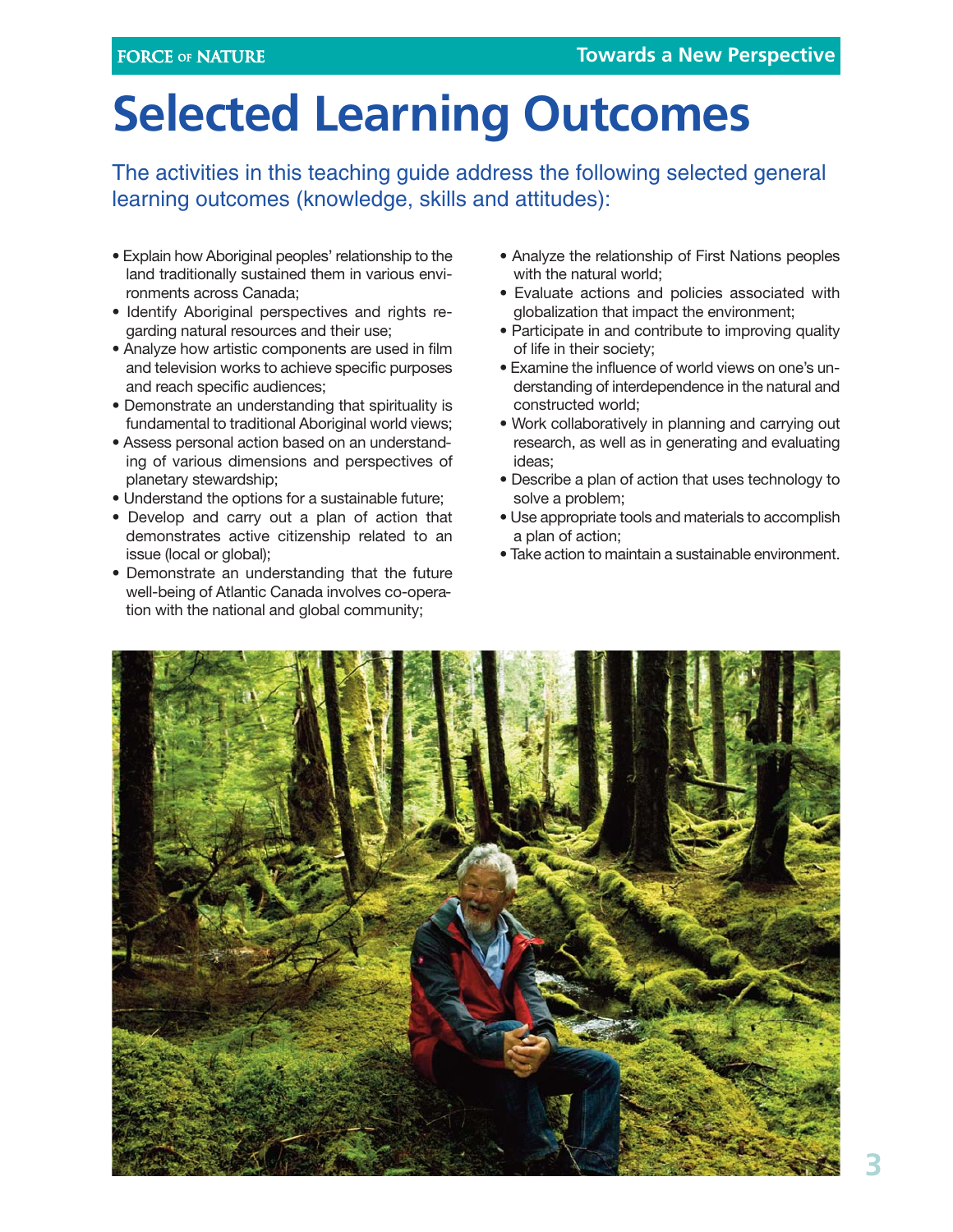## **Humans and the Environment**

### Activity 1:

## **Everything Is Connected**

*"To be Haida was to be connected to the land. The air, the water, the fish, the trees and the birds were all part of who the Haida are. Their connection to the land was their history, their culture, the very reasons why Haida are in this world." –David Suzuki*

Purpose: To simulate the web of life and the place of humans in that web.

Background: Our study of ecosystems has made us more aware that everything is connected to everything else and that "we all live downstream." However, Dr. Suzuki has noted that humans have become a force of nature in this web. The following activity introduces the concept of the web of life and then adds humans to the mix.

#### Procedure:

- Follow steps 1–4 in the following lesson plan: <[pzweb.harvard.edu/ucp/curriculum/ecosystems/s1\\_lessonplan.htm](http://pzweb.harvard.edu/ucp/curriculum/ecosystems/s1_lessonplan.htm)>
- Introduce a new "player/link"—humans—into the web of life. Ask where we would fit.
- Show the connections.
- Summary discussion questions:
- How have we generally viewed our connection to the web?
- Has our connection been similar to our role in the first part of the game, in which we were external to the web and acted in charge and in control, or similar to our role at the end of the game, when we functioned as another link (participant)?
- Which role do you think provides the most accurate depiction of our role in nature?

## Activity 2: **Competing Perspectives**

Purpose: To examine the Haida view of nature and our relationship with the environment. To contrast this view with that of the forest industry and others that emerge from an examination of the actual circumstances surrounding logging on Haida Gwaii.

Background: The logging dispute at Windy Bay provides a case study that enables students to examine competing perspectives regarding our relationship with and our place in the natural world.

#### Procedure:

- Review the observations made by Dr. Suzuki about the essential difference between the Haida view of the trees and the forest and that of the logging company.
- Separate the students into pairs and have one student research the Haida approach to the logging dispute while the other researches the positions of the provincial government and the logging company.
- In researching the First Nations perspective on our relationship to our environment, take note of the following:
	- Lessons learned as traditional food gatherers (traditional knowledge);
	- Concept of Mother Earth;
	- Concept of interconnectedness and interdependence of all life forms;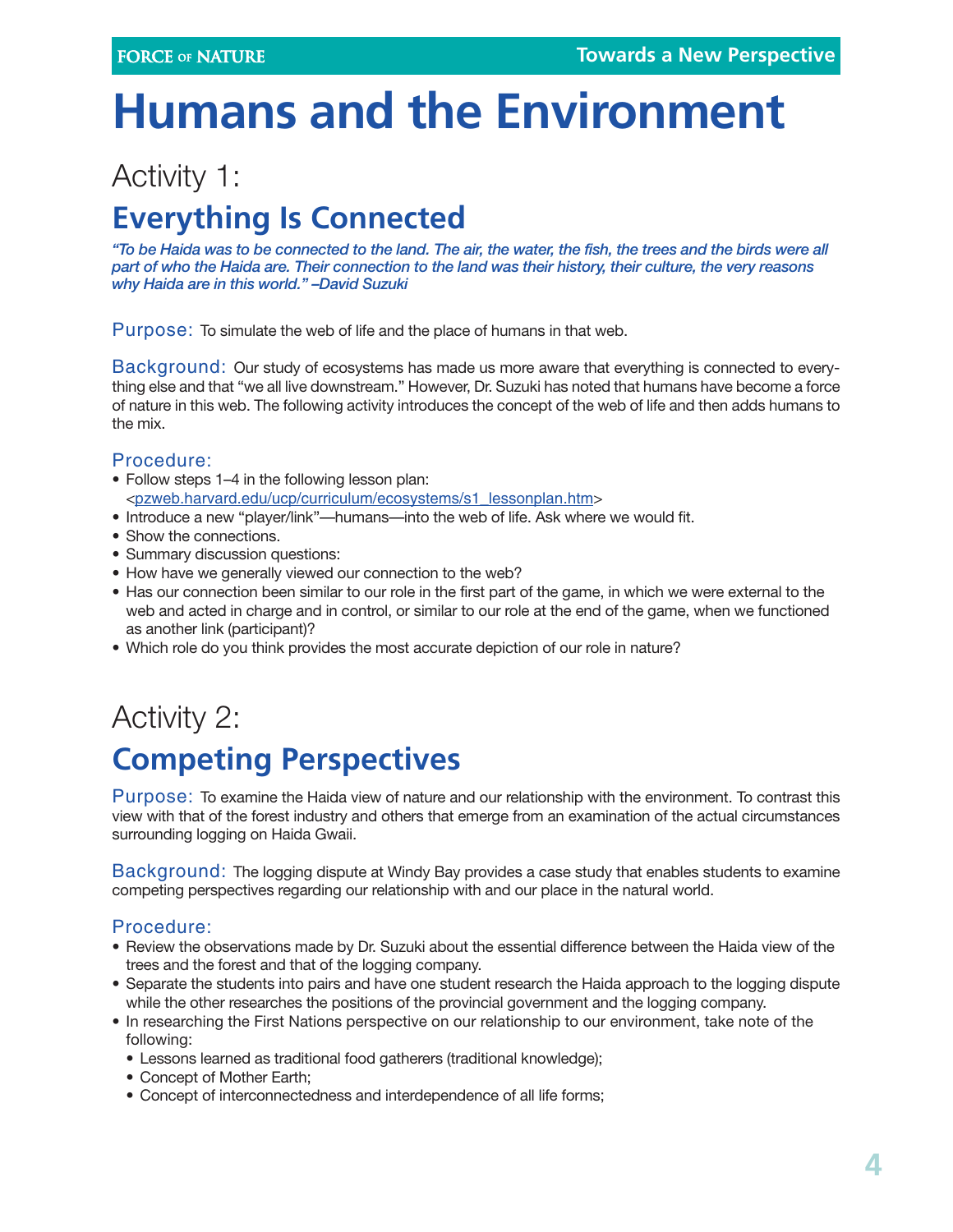- Celebrations of thanks;
- Planning for the seventh generation.
- In researching the position of the Forest Service Branch of the British Columbia government, take note of the following:
	- Role of forest industry in BC economy;
	- Option B, which would create an Ecological Reserve in Windy Bay.
- Once the research is complete, have each pair of students engage in a conversation that illustrates the competing perspectives underlying the logging dispute.

#### **Resources**

NFB: Aboriginal Perspectives: [www3.onf.ca/enclasse/doclens/visau/index.php](http://www3.onf.ca/enclasse/doclens/visau/index.php) The Haida Nation: [haidanation.ca](http://www.haidanation.ca/) NFB: Battle for the Trees: [nfb.ca/film/battle\\_for\\_the\\_trees](http://www.nfb.ca/film/battle_for_the_trees/)

## Activity 3: **Planning for the Seventh Generation**

*"And once we understand that those basic needs must be the very foundation of the way we live, that they must be protected for our very health and well-being, then we can begin to look ahead and imagine a new way of living in harmony and balance with those fundamental needs." –David Suzuki*

Purpose: To examine the Aboriginal view of planning for the seventh generation.

Background: Sustainable development has been defined as development that meets the needs of the present generation without compromising the ability of the next generation. This approach to development suggests that we have to abandon our current trajectory in favour of a radically new approach. We are now beginning to realize, however, that sustainable development is not a new concept.

Embedded within the Aboriginal world view is the concept of collective responsibility for tending the land and using only that which is needed for sustenance. Important, as well, is the interconnectedness and interdependence of all life forms—humankind, flora and fauna, and all that exists on the Earth. The concept of sustainability is not new to Aboriginal people; they are very aware of the growing need for all humans to show greater respect for the environment—respect for Mother Earth—if we are to continue to co-exist in this world.

("Aboriginal Perspective on Sustainable Development"), from <[edu.gov.mb.ca/k12/cur/socstud/frame\\_found\\_sr2/tns/tn-41.pdf](http://www.edu.gov.mb.ca/k12/cur/socstud/frame_found_sr2/tns/tn-41.pdf)>.

For further information, see: <[pbs.org/moyers/moyersonamerica/media\\_players/SpiritNature1\\_video.html](http://www.pbs.org/moyers/moyersonamerica/media_players/SpiritNature1_video.html)> and the "I'm Staying" segment in *Force of Nature*.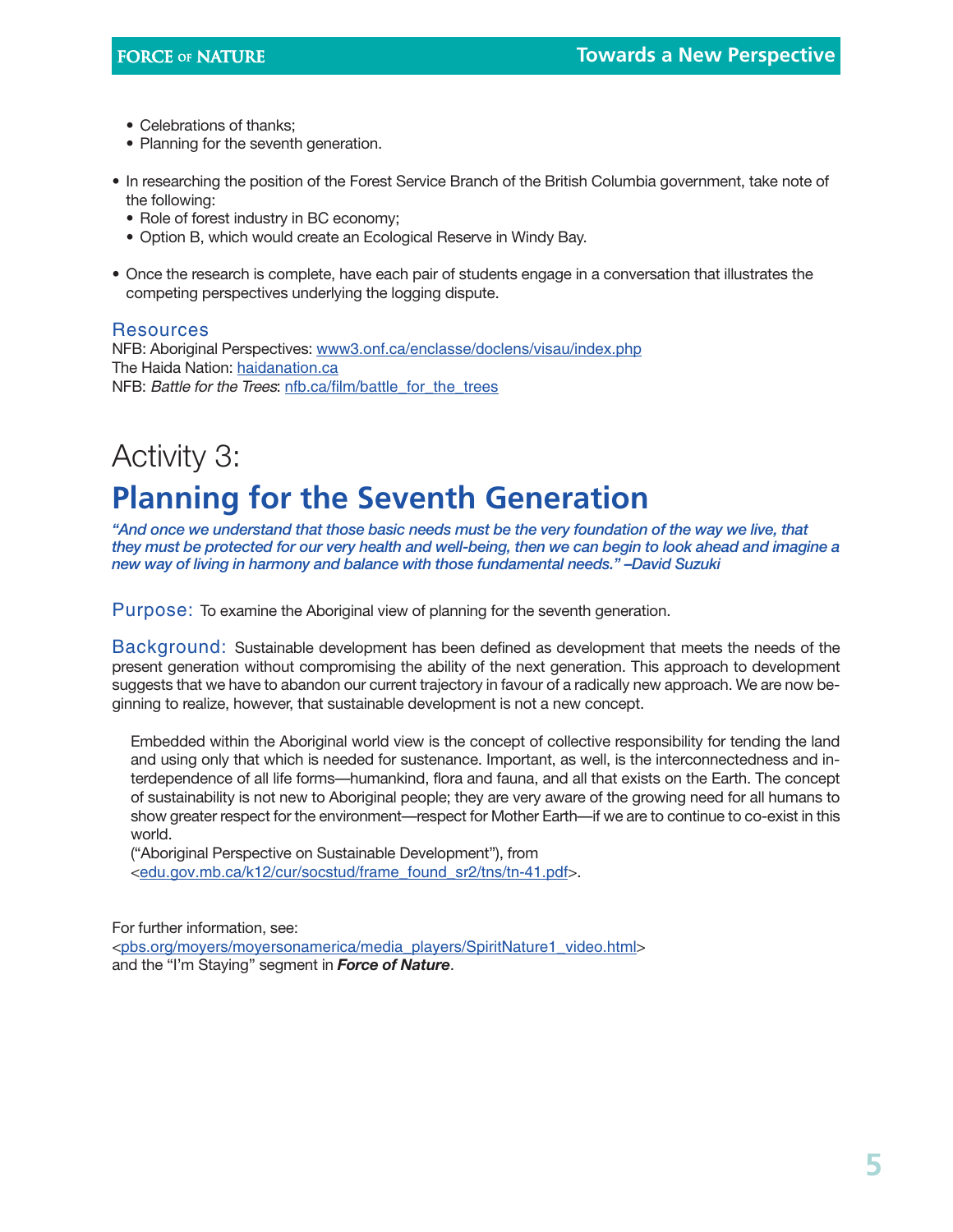#### Procedure:

• Discuss the following:

*"The circle… a symbol of unity, strength, wholeness, shelter and ritual. With no beginning and no end, it also reflects our connection with everything. All that is with us will always be with us. There is no such place as 'away,' and the effort to throw things 'away' has created polluted land, polluted water and polluted air. The Earth itself is a circle, and all that we throw away is here in that circle.*

*"The time has come to return to a way of living that is in harmony with nature and to consider the effects of all that we do unto the seventh generation. The poisons in the circle must be cleaned up, but more importantly, the flow of pollutants into the circle must be controlled. Prevention is the ultimate control. The awareness to see natural systems as circles has guided some of today's tribes to employ technology and timeless environmental values to accomplish good things for all people for all time." –Makwa Gaa Nii bawit, Chippewa*

• Draw a circle that represents the Indigenous perspective articulated above and which may serve to represent the new vision that Dr. Suzuki suggests is necessary. Add appropriate circles, labels, symbols and links as necessary to create a poster that conveys the intended message.



Resources: NFB: Aboriginal Perspectives: [nfb.ca/enclasse/doclens/visau/index.php](http://www3.nfb.ca/enclasse/doclens/visau/index.php)

#### Other Suggested Activities:

- Writing assignment in which student imagines he/she is a molecule of exhaled argon reporting on its travels.
- Storytelling is recognized as central to the Aboriginal approach to teaching or handing down the wisdom of the past. In accordance with this tradition, have students create stories that have as their central message the Aboriginal view of sustainable development and our relationship with all living things.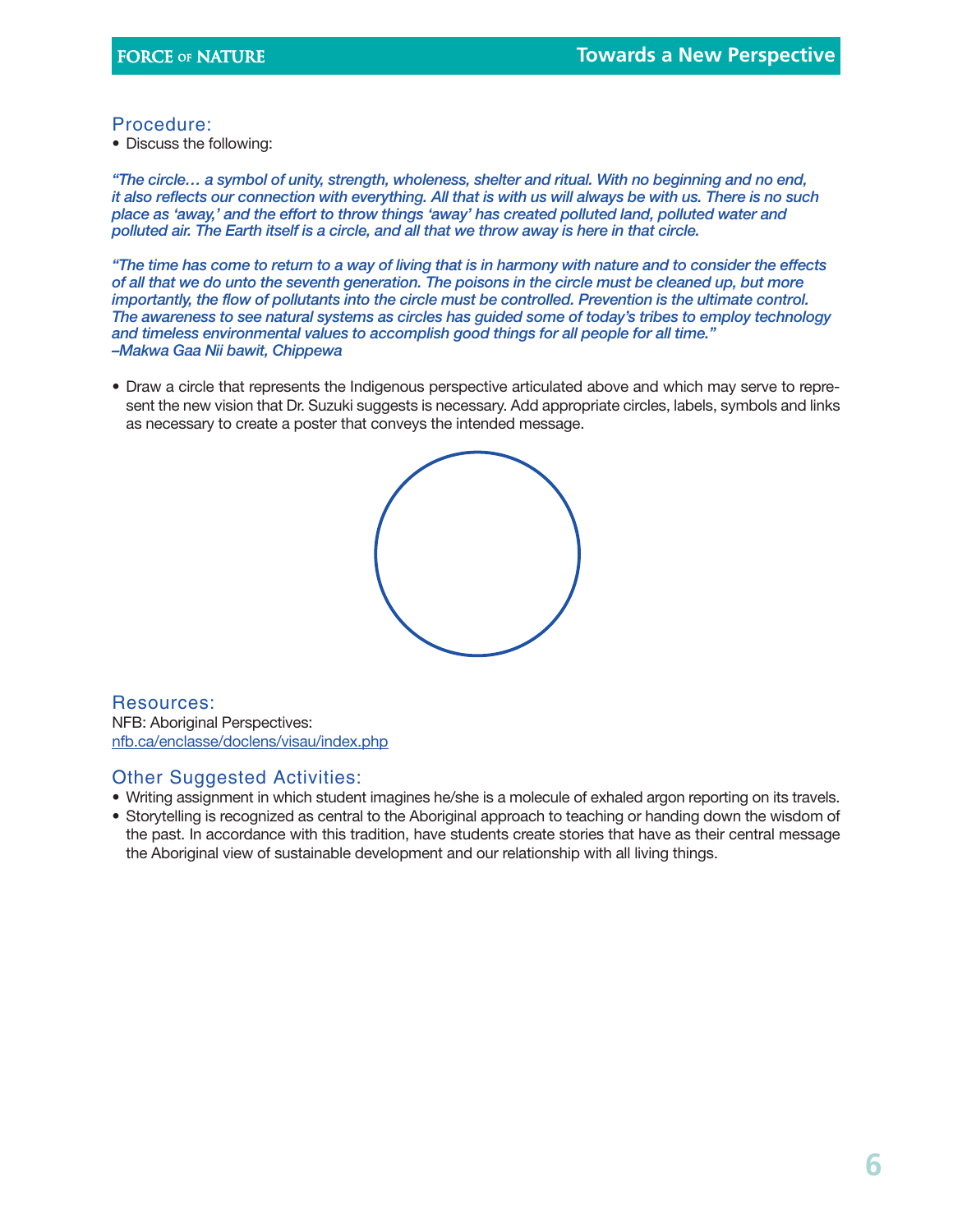### Activity 4: **Exploring Other Viewpoints: A Common Perspective Is Emerging**

*"The leading science corroborates this ancient understanding that informs us that whatever we do to our surroundings, we do directly to ourselves. The environmental crisis is a human crisis." –David Suzuki*

Purpose: To identify the common ground emerging among Aboriginal peoples, religious leaders and scientists with regard to our connection to nature.

Background: Dr. Suzuki suggests that the leading science recognizes the inherent unity in all things and the notion that "what we do to our environment, we do to ourselves." The following activity explores this assertion through interviews with spokespeople from a variety of fields.

#### Procedure:

• Review the following commentaries:

Elder Shenandoah: [pbs.org/moyers/moyersonamerica/media\\_players/SpiritNature1\\_video.html](http://www.pbs.org/moyers/moyersonamerica/media_players/SpiritNature1_video.html)

Rabbi Ismar Schorsh: [pbs.org/moyers/moyersonamerica/media\\_players/SpiritNature3\\_video.html](http://www.pbs.org/moyers/moyersonamerica/media_players/SpiritNature3_video.html)

Professor Sallie McFague: [pbs.org/moyers/moyersonamerica/media\\_players/SpiritNature2\\_video.html](http://www.pbs.org/moyers/moyersonamerica/media_players/SpiritNature2_video.html)

James Lovelock: [ecolo.org/lovelock/what\\_is\\_Gaia.html](http://www.ecolo.org/lovelock/what_is_Gaia.html)

David Suzuki: [pbs.org/moyers/moyersonamerica/media\\_players/suzuki\\_video.html](http://www.pbs.org/moyers/moyersonamerica/media_players/suzuki_video.html)

- Summarize the perspectives offered (on humanity's role in nature) and explain how each viewpoint complements or contradicts the views of the Haida.
- Draw attention to the "We Are Air" segment in *Force of Nature*. Then investigate further Dr. Suzuki's claim that leading science corroborates the ancient view that we are the environment.

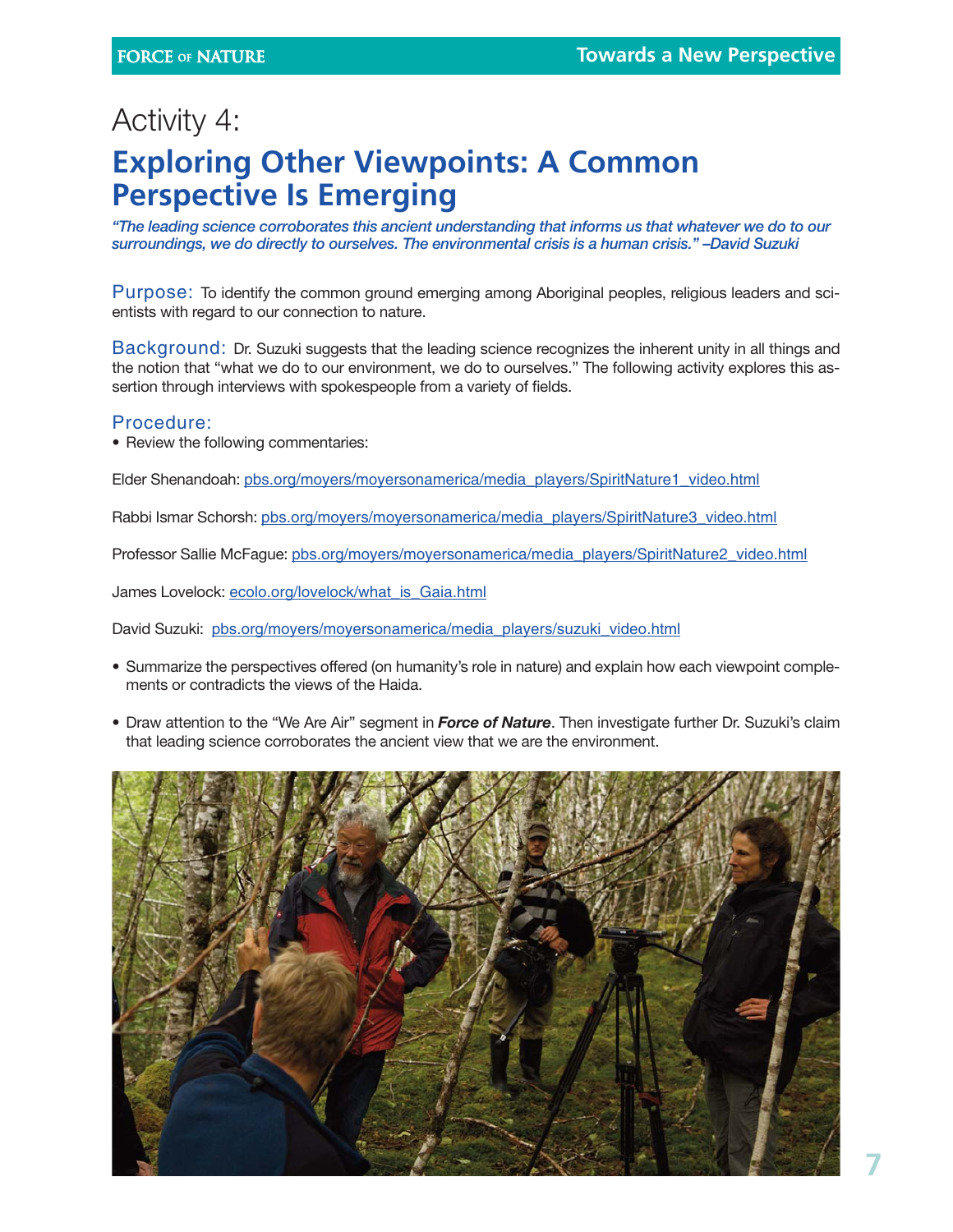## **Looking Forward**

*"All it takes is the imagination to dream it and the will to make the dream reality. So let's get on with making it happen and show what our species is really capable of." –David Suzuki*

## Activity 1: **Visions of the Future**

Purpose: To identify the future "paths" or options available and to examine the implications of each option.

Background: While he paints a sober picture of "where we are at," Dr. Suzuki avoids fatalism by suggesting that the very crisis facing the planet and its people may provide the impetus to make the necessary changes. The following activity is intended to contribute to that discussion by exploring what must be done in selected areas if we are to adopt a particular option.

#### Procedure:

• Five commonly held visions of the future are presented below. Read them carefully and reflect on your own views of the future. Which vision best incorporates Aboriginal perspectives on securing our future?

**1. Business as usual:** There is nothing new under the sun. The world has problems, always did and always will. We will always have challenges but nothing that we can't work through.

**2. Deepening crisis:** Our world is in deep trouble. Whether due to nuclear war, a major famine, a breakdown of law and order or an environmental crisis, life will never be the same again.

**3. Governmental intervention:** Authoritarian leadership is required to save our society. Our government needs strict control to curtail population growth and stop pollution.

**4. Technological innovation:** Science and technology have improved nutrition. Consequently, humans are living longer. Investing more in scientific research and technological development will solve our current problems.

**5. Sustainable society:** It is necessary to rethink our mechanistic and fragmented view of the world. A more holistic and ecological perspective is required so that a more humane and sustainable society is possible.

UNESCO, 2002. Adapted from "Teaching and Learning for a Sustainable Future."

• Consider global climate change, acid rain, city smog and biodiversity. Which of the above visions of the future best matches your own perspective on each of these environmental issues? Explain.

| <b>ISSUE</b>          | <b>YOUR VISION OF THE FUTURE</b><br><b>FOR THIS ISSUE</b> | <b>EXPLAIN</b> |
|-----------------------|-----------------------------------------------------------|----------------|
| Global climate change |                                                           |                |
| Acid rain             |                                                           |                |
| City smog             |                                                           |                |
| Loss of biodiversity  |                                                           |                |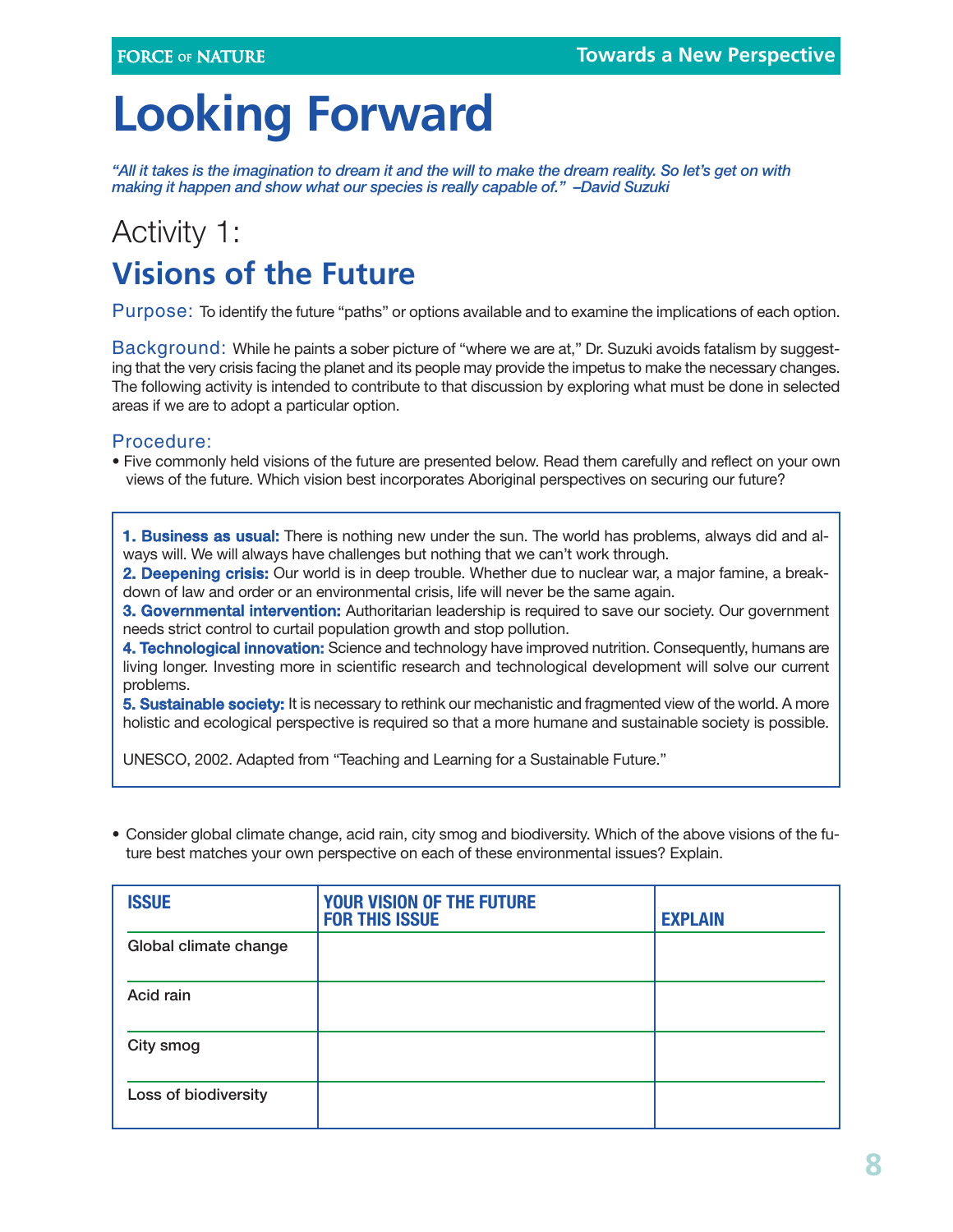### Activity 2: **Good News/Bad News**

*"The crisis is real and it is upon us. The Chinese symbol for crisis is made up of two parts, danger and opportunity. The opportunity comes from recognizing that we cannot continue along the same path that got us here." –David Suzuki* 

Purpose: In order to take advantage of the danger/opportunity dialectic, we need to recognize where the two may intersect.

Background: While the dangers are great, Dr. Suzuki reminds us of the opportunities that come with them. A number of developments/trends are identified below, a discussion of which may serve to illustrate the Chinese concept of danger and opportunity.

#### Procedure:

• Use the chart provided to explore the way in which each of these trends represents both good news and bad news. Add additional trends/developments that may carry a mixed message.

| <b>DEVELOPMENT/TREND</b>                                                                                                           | <b>BAD NEWS</b> | <b>GOOD NEWS</b> |
|------------------------------------------------------------------------------------------------------------------------------------|-----------------|------------------|
| Science and technology<br>have increased our "power"                                                                               |                 |                  |
| The improved economies<br>in countries such as China,<br>India and Brazil have raised<br>the living standards<br>of their citizens |                 |                  |
| The world's supply of fossil<br>fuels is expected to decline<br>dramatically                                                       |                 |                  |
| Climate change is expected<br>to dramatically effect both<br>the people and the planet                                             |                 |                  |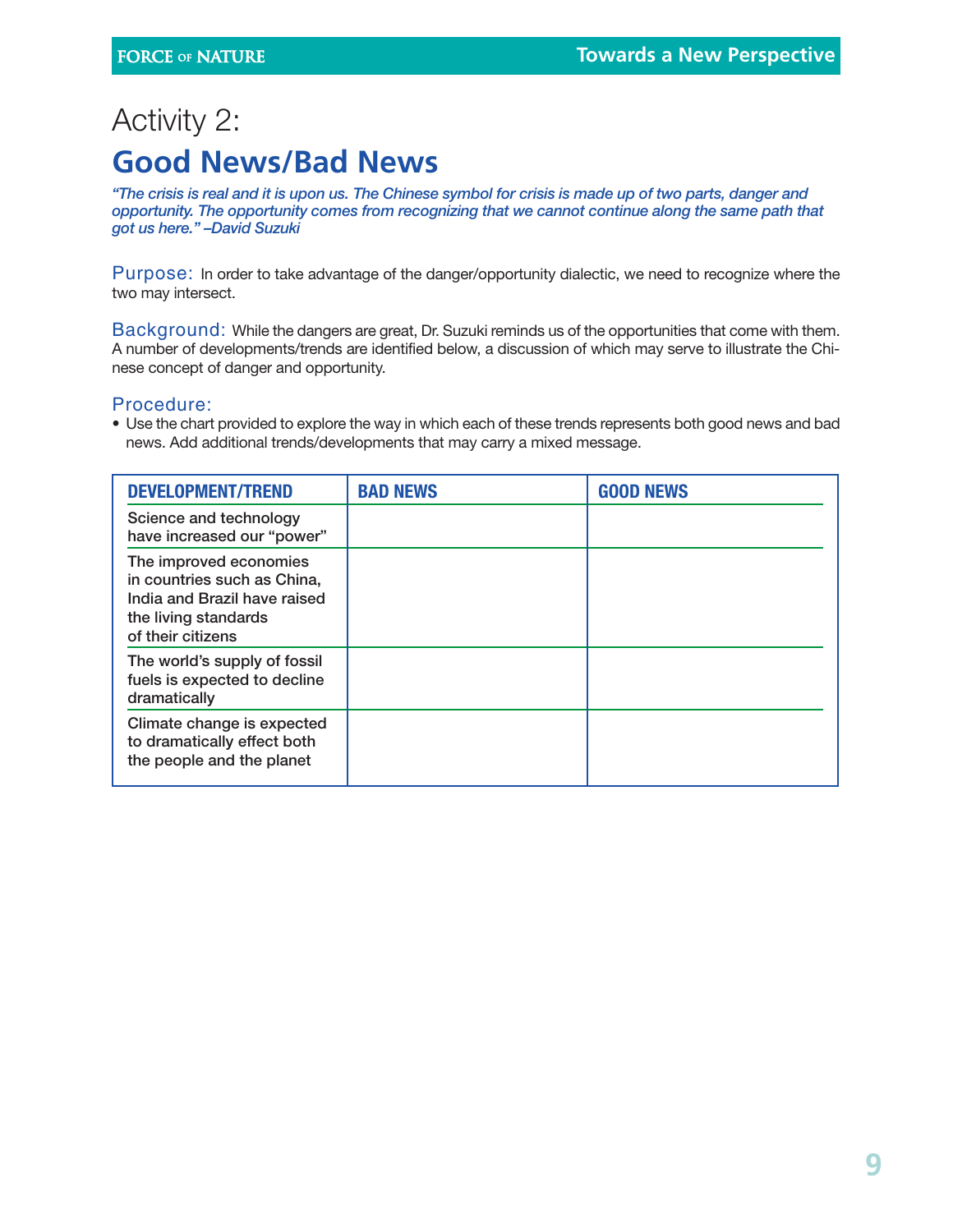## Activity 3:

### **A Powerful Union: Western Science and Traditional Environmental Knowledge (TEK)**

Purpose: To illustrate how TEK and Western science are contributing to our ability to understand and resolve environmental crises (in this case, climate change).

Background: Environment Canada scientists have initiated a number of resource management programs in co-operation with Aboriginal peoples that take advantage of Aboriginal knowledge of how the components of our environment are interconnected.

#### Procedure:

- Review this introduction to TEK in Appendix 2, "Aboriginal Traditional Knowledge and Environmental Management," at <[edu.gov.mb.ca/k12/docs/support/sila\\_video/appendices.pdf](http://www.edu.gov.mb.ca/k12/docs/support/sila_video/appendices.pdf)>.
- View the video Sila Alangotok Inuit Observations on Climate Change at <www.[iisd.org/publications/pub.aspx?pno=428](http://www.iisd.org/publications/pub.aspx?pno=428)>
- Review the following activity suggestions that accompany the video. These lesson plans are quite comprehensive, and time restraints may require that teachers be selective in their use. [<edu.gov.mb.ca/k12/docs/support/sila\\_video/learning\\_activities.pdf>](http://www.edu.gov.mb.ca/k12/docs/support/sila_video/learning_activities.pdf)

## Activity 4:

### **Yes We Can?**

Purpose: To outline a strategy to meet the challenges described by Dr. Suzuki in *Force of Nature*.

Background: Dr. Suzuki ends his presentation on a hopeful note:

"I will die before my grandchildren become mature adults and have their own children, but I am filled with hope and I imagine their future rich in opportunity, beauty, wonder and companionship with the rest of creation."

#### Procedure:

- Have the students comment on Dr. Suzuki's optimistic forecast for the future. Is it warranted? Do they share it? Why or why not?
- Divide the students into groups and ask each group to select an issue that was raised by Dr. Suzuki in *Force of Nature* (e.g. human population, resource depletion, habitat destruction, air/land/water pollution, loss of biodiversity).
- Use the following organizer to outline a strategy for tackling the issue: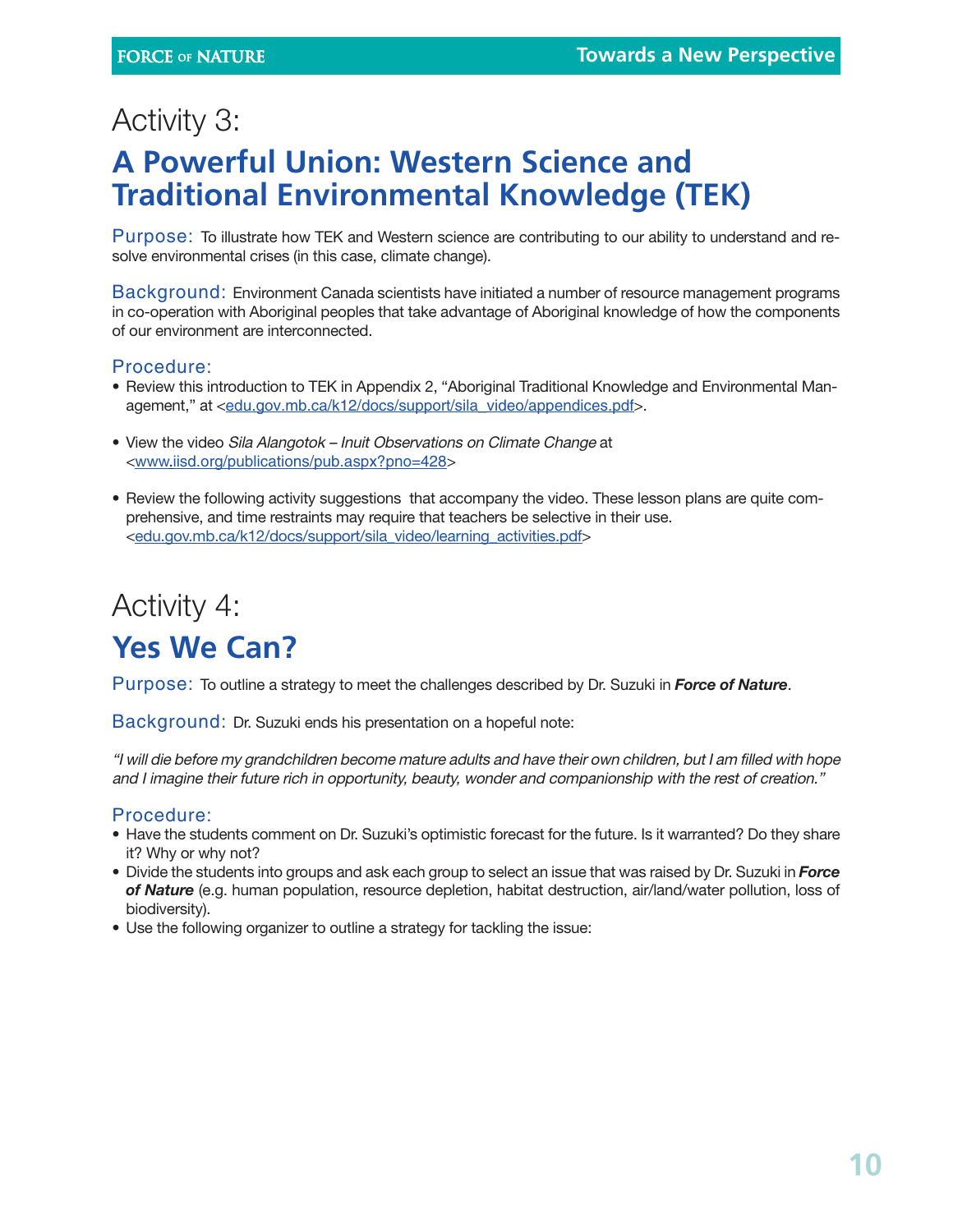#### **Framework for Addressing an Issue**

| Step 1 The situation now is |
|-----------------------------|
| What we want it to be is    |
| What we are going to do is  |

Use an outline of a tree in which... The roots represent the causes of the problem The branches represent the effects Step 2

The fruit represents the possible solutions

| Step 3 | Use a second outline of a tree in which              |
|--------|------------------------------------------------------|
|        | The trunk represents the proposed action             |
|        | The roots represent the skills or materials required |
|        | The branches represent tasks for achieving goals     |
|        | The leaves indicate who does what                    |
|        | The fruit represents goals indicated by symbols      |

Step 4

Use the following SMART criteria to assess proposed solutions.

- S are the tasks specific?
- M are the results measurable?
- A are the tasks achievable?
- R are the goals and tasks realistic?
- T are the timelines manageable?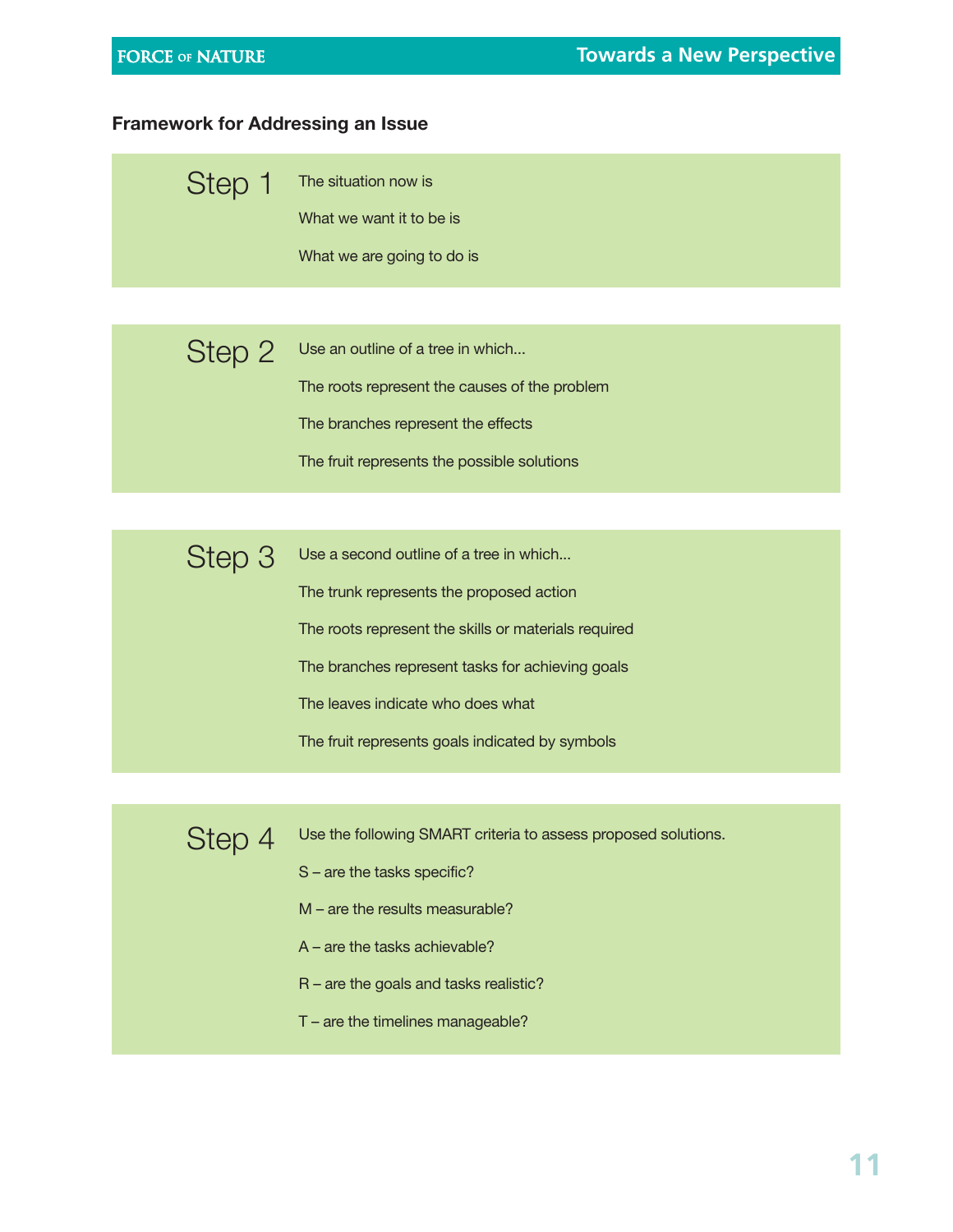## Appendix

## **Curriculum Matrix**

| <b>PROVINCE</b>                        | <b>SUBJECT</b>                         | <b>RELEVANT COURSES</b>                             | <b>CURRICULUM UNITS</b>                                                          |
|----------------------------------------|----------------------------------------|-----------------------------------------------------|----------------------------------------------------------------------------------|
| Alberta                                | <b>Aboriginal Studies</b>              | Aboriginal Studies 10, Grade 10                     | <b>Aboriginal World Views</b>                                                    |
| <b>British Columbia</b>                | <b>First Nations</b><br><b>Studies</b> | <b>BC First Nations Studies 12</b>                  | Land & Relationships, Cultural Expressions                                       |
| <b>British Columbia</b>                | Drama                                  | Drama 11 & 12: Film & Television                    | Context (Social, Cultural, Historical), Exploration &<br>Analysis                |
| <b>British Columbia</b>                | <b>English Language</b><br>Arts        | English Language Arts 10-12                         | Reading & Viewing                                                                |
| Manitoba                               | <b>Social Studies</b>                  | Geographic Issues in the 20th Century, Grade<br>10  | <b>Natural Resources</b>                                                         |
| Manitoba                               | English-Language<br>Arts               | English Language Arts, Grades 9-12                  | Comprehend and Respond Personally & Critically to<br>Oral, Print and Other Media |
| <b>New Brunswick</b>                   | <b>Social Studies</b>                  | Geography 12                                        | Managing Natural Resources; Continental & Global<br>Linkages                     |
| <b>New Brunswick</b>                   | Science                                | Science 10                                          | Sustainability of Ecosystems                                                     |
| New Brunswick                          | <b>Social Studies</b>                  | World Issues 12                                     | Issues Facing the Global Community; The Future of<br>the Global Community        |
| <b>New Brunswick</b>                   | <b>Social Studies</b>                  | <b>Native Studies 12</b>                            | Language & Culture; Religion & Spirituality; Arts &<br>Crafts                    |
| New Brunswick                          | <b>English Language</b><br>Arts        | <b>English Language Arts</b>                        | Reading & Viewing                                                                |
| Newfoundland and<br>Labrador           | <b>English Language</b><br>Arts        | English Language Arts, Grades 10-12                 |                                                                                  |
| Newfoundland and<br>Labrador           | <b>Social Studies</b>                  | Atlantic Canada in the Global Community,<br>Grade 9 |                                                                                  |
| <b>Northwest</b><br><b>Territories</b> | <b>Aboriginal Studies</b>              | Aboriginal Studies 10, Grade 10                     | <b>Aboriginal World Views</b>                                                    |
| Nova Scotia                            | Science                                | Biology 11                                          | <b>Biodiversity; Interactions Among Living Things</b>                            |
| Nova Scotia                            | Science                                | Science 10                                          |                                                                                  |
| Nova Scotia                            | English Language<br>Arts               | <b>English Language Arts</b>                        | Reading & Viewing                                                                |
| Nova Scotia                            | <b>Social Sciences</b>                 | Global History 12                                   |                                                                                  |
| Nova Scotia                            | <b>Social Studies</b>                  | Global Geography                                    |                                                                                  |
| Nunavut                                | <b>Aboriginal Studies</b>              | Aboriginal Studies 10, Grade 10                     | Aboriginal World Views; Inuugatigiit Curriculum<br>Perspective                   |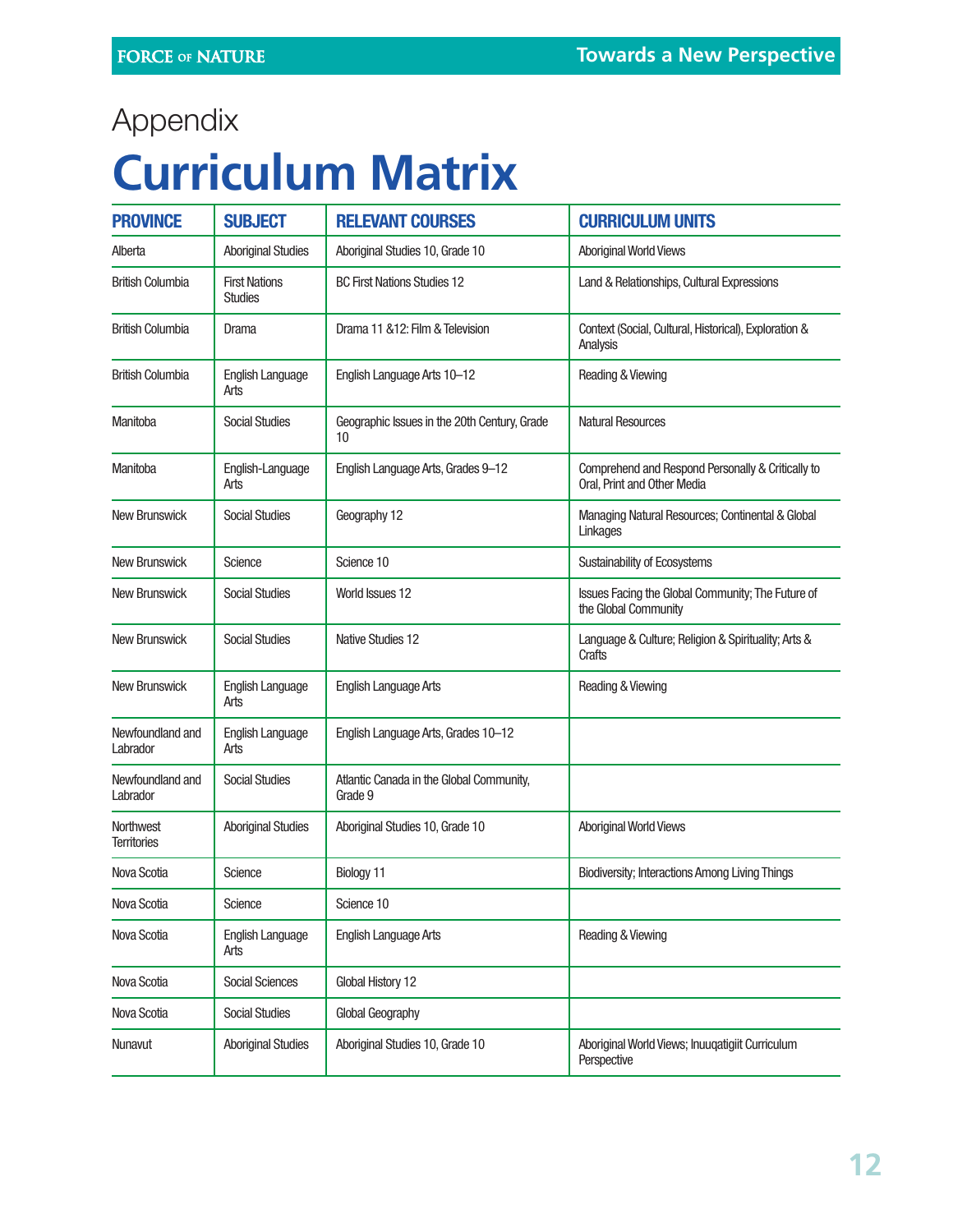| <b>PROVINCE</b>                       | <b>SUBJECT</b>                         | <b>RELEVANT COURSES</b>                                                                                                                                                                                                                                                                                                                                                                                                                                 | <b>CURRICULUM UNITS</b>                                                                                                  |
|---------------------------------------|----------------------------------------|---------------------------------------------------------------------------------------------------------------------------------------------------------------------------------------------------------------------------------------------------------------------------------------------------------------------------------------------------------------------------------------------------------------------------------------------------------|--------------------------------------------------------------------------------------------------------------------------|
| Ontario                               | <b>Native Studies</b>                  | Current Aboriginal Issues in Canada, Grade 11;<br>Aboriginal Beliefs, Values and Aspirations in<br>Contemporary Society, Grade 11;<br>Contemporary Aboriginal Voices, Grade 11;<br>Aboriginal Beliefs, Values and Aspirations in<br>Contemporary Society, Grade 11; Issues of<br>Indigenous People in a Global Context, Grade<br>12; Expressing Aboriginal Cultures, Grade 9;<br>Aboriginal Peoples in Canada, Grade 10; Native<br>Studies, Grades 9-10 | Identity, Relationships, Sovereignty, Challenges                                                                         |
| Ontario                               | Arts                                   | Media Arts, Grades 9-12; Visual Arts, Grades<br>$9 - 12$                                                                                                                                                                                                                                                                                                                                                                                                | Creating & Presenting, Respecting, Responding<br>& Analyzing                                                             |
| <b>Prince Edward</b><br><b>Island</b> | <b>Social Studies</b>                  | Geography 621A                                                                                                                                                                                                                                                                                                                                                                                                                                          |                                                                                                                          |
| <b>Prince Edward</b><br>Island        | <b>English Language</b><br>Arts        | English Language Arts, Grades 10-12                                                                                                                                                                                                                                                                                                                                                                                                                     |                                                                                                                          |
| <b>Prince Edward</b><br><b>Island</b> | Science                                | Science 10                                                                                                                                                                                                                                                                                                                                                                                                                                              |                                                                                                                          |
| Quebec                                | <b>Social Sciences</b>                 | Geography                                                                                                                                                                                                                                                                                                                                                                                                                                               | Constructs his/her consciousness of global<br>citizenship                                                                |
| Quebec                                | <b>Social Sciences</b>                 | History & Citizenship Education                                                                                                                                                                                                                                                                                                                                                                                                                         | Constructs his/her consciousness of citizenship<br>through the study of history                                          |
| Quebec                                | <b>Arts Education</b>                  | <b>Visual Arts</b>                                                                                                                                                                                                                                                                                                                                                                                                                                      | Appreciates works of art and cultural objects from<br>the world's artistic heritage, personal images and<br>media images |
| Quebec                                | Languages                              | <b>English Language Arts</b>                                                                                                                                                                                                                                                                                                                                                                                                                            | Represents his/her literacy in different                                                                                 |
| Quebec                                | Cross-Curricular<br>Competencies       | Competencies 2, 3 & 4                                                                                                                                                                                                                                                                                                                                                                                                                                   | Solves problems, exercises critical judgment, uses<br>creativity                                                         |
| Saskatchewan                          | <b>Social Studies</b>                  | Native Studies, Grade 10                                                                                                                                                                                                                                                                                                                                                                                                                                | Identity & Worldviews, Community & Kinship,<br>Governance, Economics - An Aboriginal<br>Perspective                      |
| Yukon                                 | <b>First Nations</b><br><b>Studies</b> | <b>BC First Nations Studies 12</b>                                                                                                                                                                                                                                                                                                                                                                                                                      | Land & Relationships, Cultural Expressions,                                                                              |
| Yukon                                 | Drama                                  | Drama 11 &12: Film & Television                                                                                                                                                                                                                                                                                                                                                                                                                         | Context (Social, Cultural, Historical), Exploration<br>& Analysis                                                        |
| Yukon                                 | <b>English Language</b><br>Arts        | English Language Arts 10-12                                                                                                                                                                                                                                                                                                                                                                                                                             | Reading & Viewing                                                                                                        |